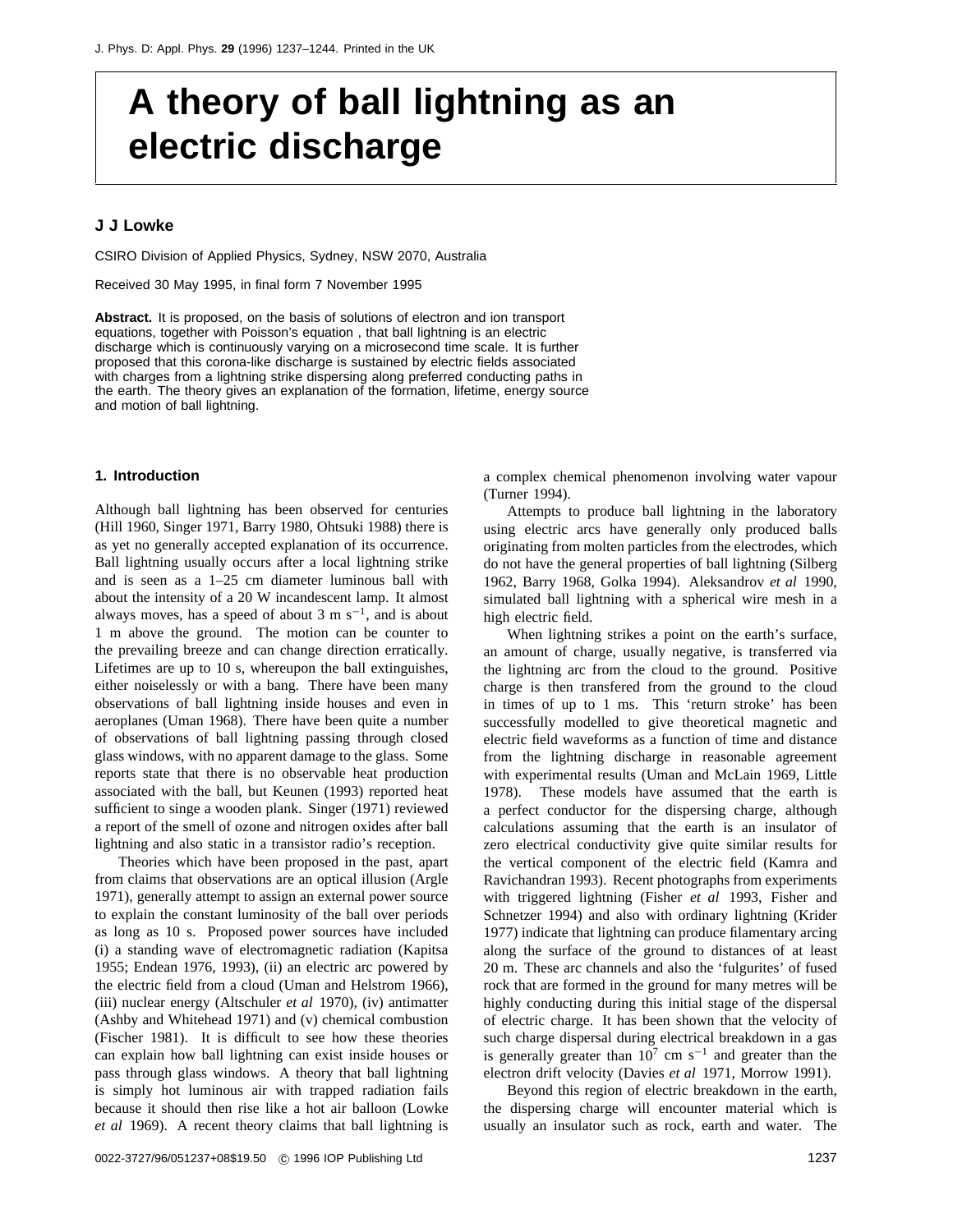electrical conductivity,  $\sigma$ , of this region, is orders of magnitude less than that for a lightning arc or a solid conductor; for example, typical values of  $\sigma$  for water and sandstone are  $10^{-2}$  and  $10^{-6}$  S cm<sup>-1</sup> (Touloukian 1989) compared with values for an arc and copper of 100 and  $10^6$  S cm<sup>-1</sup>. Velocities for the dispersion of charges in insulators are determined by the mobility,  $\mu$ , of the charges in the material (Ashcroft and Mermin 1976). The measured electron mobilities in such insulators are orders of magnitude less than those in conductors; for example, for water and polymers, values of  $\mu$  are  $1.8 \times 10^{-3}$ and  $10^{-6}$  cm<sup>2</sup> V<sup>-1</sup> s<sup>-1</sup> (Bartnikas 1983, 1994), compared with  $10^4$  cm<sup>2</sup> V<sup>-1</sup> s<sup>-1</sup> for an arc. It may well be that the dispersing charges at these large distances from the lightning strike are negative ions rather than electrons and negative ions have lower mobilities; for negative ions in water  $\mu \simeq 10^{-3}$  cm<sup>2</sup> V<sup>-1</sup> s<sup>-1</sup> (Schmidt 1994).

In the present paper it is proposed that these dispersing charges at large distances from the point of a lightning strike, travelling along a filamentary path near the surface of the earth, produce an electric field above the earth which is the source of power and motion for the ball lightning. It is further proposed, on the basis of solutions of electron and ion transport equations together with Poisson's equation, that the ball lightning is an electric discharge which is continuously varying on a microsecond time scale. It is shown that space charge distortions by positive and negative ions can produce a local maximum in the electric field about 1 m above the earth's surface and sustain a time-varying discharge with properties similar to ball lightning.

# **2. Charge motion in the ground**

Ball lightning is almost always seen immediately after a local lightning strike. Most lightning strikes are of less than 35000 A peak current and of duration less than 1 ms. In a typical lightning flash, approximately 20 C of negative charge is delivered to the ground from the electric arc that constitutes lightning (Uman 1987). The arc radius at these currents is only of the order of 1 cm (Lowke 1979).

# **2.1. Charge motion during the initial breakdown period**

The electric fields, *E*, produced by a charge of 20 C are extremely large. For 20 C in a sphere of radius  $R = 1$  cm,  $E \simeq 10^{13}$  V cm<sup>-1</sup>, as calculated from  $E_s = q/(4\pi\epsilon_0 R^2)$ , obtained from a solution of Poisson's equation,  $\nabla \cdot \mathbf{E} = -en_e/\varepsilon$ ;  $e = 1.6 \times 10^{-19}$  C is the electronic charge,  $n_e$  is the negative charge density and  $\varepsilon = \varepsilon_0 = 8.85 \times 10^{-14} \text{ C V}^{-1} \text{ cm}^{-1}$  is the permittivity of free space. This field is very much larger than the 1 MV cm−<sup>1</sup> which is sufficient for the electrical breakdown of most solids (O'Dwyer 1973). The electrical breakdown proceeds similarly to breakdown in a gas through the formation of filamentary discharges from the point of the lightning strike (O'Dwyer 1973). Such filaments have been observed at the surface of the ground extending out to at least 20 m in triggered lightning (Fisher and Schnetzer 1994).

On theoretical grounds we would also expect the extent of this breakdown region to be very large. Firstly, if the dispersion of the 20 C of the negative charge from the lightning strike were perfectly spherical, the radius of the sphere, as calculated from the above expression for *E*, would need to be 40 m for the field to be reduced to 1 MV cm−1. This distance will be reduced by the square root of the effective dielectric constant, *K*, of the earth; values of *K* for most substances are less than 10. However, the distance will be increased because charge dispersion will not be uniformly spherical, but rather along preferential filaments or fingers because of local non-uniformities in the conductivity of the earth. The local electric field at the tips of cylindrical fingers will be very much more than the field at the surface of a uniform sphere, so that the fingers will extend to a greater distance before effects of the electric field become negligible.

Expansion of the charge along 'fingers', rather than as an isotropic spherical expansion, will occur, even in a medium of uniform conductivity, if the initial charge distribution is non-spherical, for example cylindrical. An analytic expression for the field, *Ec*, at the centre of the end of a cylinder is derived to be

$$
E_c = \frac{q}{2\pi\varepsilon R_c^2} \left[ \left( 1 + \frac{R_c}{L} \right) - \left( 1 + \frac{R_c^2}{L^2} \right)^{1/2} \right]
$$

using the method of Davies *et al* (1964), where the cylinder is of radius *Rc*, length *<sup>L</sup>* and has a uniform distribution of total charge,  $q$ . The ratio of the field  $E_c$  for a cylinder to the field  $E_s$  for a sphere, also with total charge  $q$  but of radius  $R_s$ , using the above expression for  $E_c$  and the previous expression for  $E_s$ , is then about  $R_s/R_c$  for  $L = 2R_s$  and  $R_c < R_s$ . Thus the field at the ends of the cylinder or 'finger' will be strongly enhanced compared with that on a sphere and this field will cause charge dispersion to make the shape of the finger even more elongated. The electric field of self-repulsion driving the finger development will cause negative space charge to form at the tips of the finger, similar to that predicted for the tips of streamers in gas breakdown (Davies *et al* 1971, Morrow 1991), and will produce very high local electric fields.

# **2.2. Charge motion far from the lightning strike**

Further dispersion of the charge, when self-repulsive fields are less than the breakdown field in the earth, will proceed through the various materials of the earth (sandstone, granite, clay, basalt, water and so on), which are insulators rather than conductors. The electrical conductivities of these materials are many orders of magnitude lower than those of conductors, ranging from  $10^{-16}$  S cm<sup>-1</sup> for powdered dry basalt to  $10^{-2}$  S cm<sup>-1</sup> for salt water (Touloukian 1989), whereas values for an arc and for conductors are 100 S cm−1, or more. For insulators there are no free electrons in the conduction band, hence when charges from the lightning strike reach the insulating materials, there will be excess and non-equilibrium values of the electron density (Ashcroft and Mermin 1976). The densities will be determined by equations involving the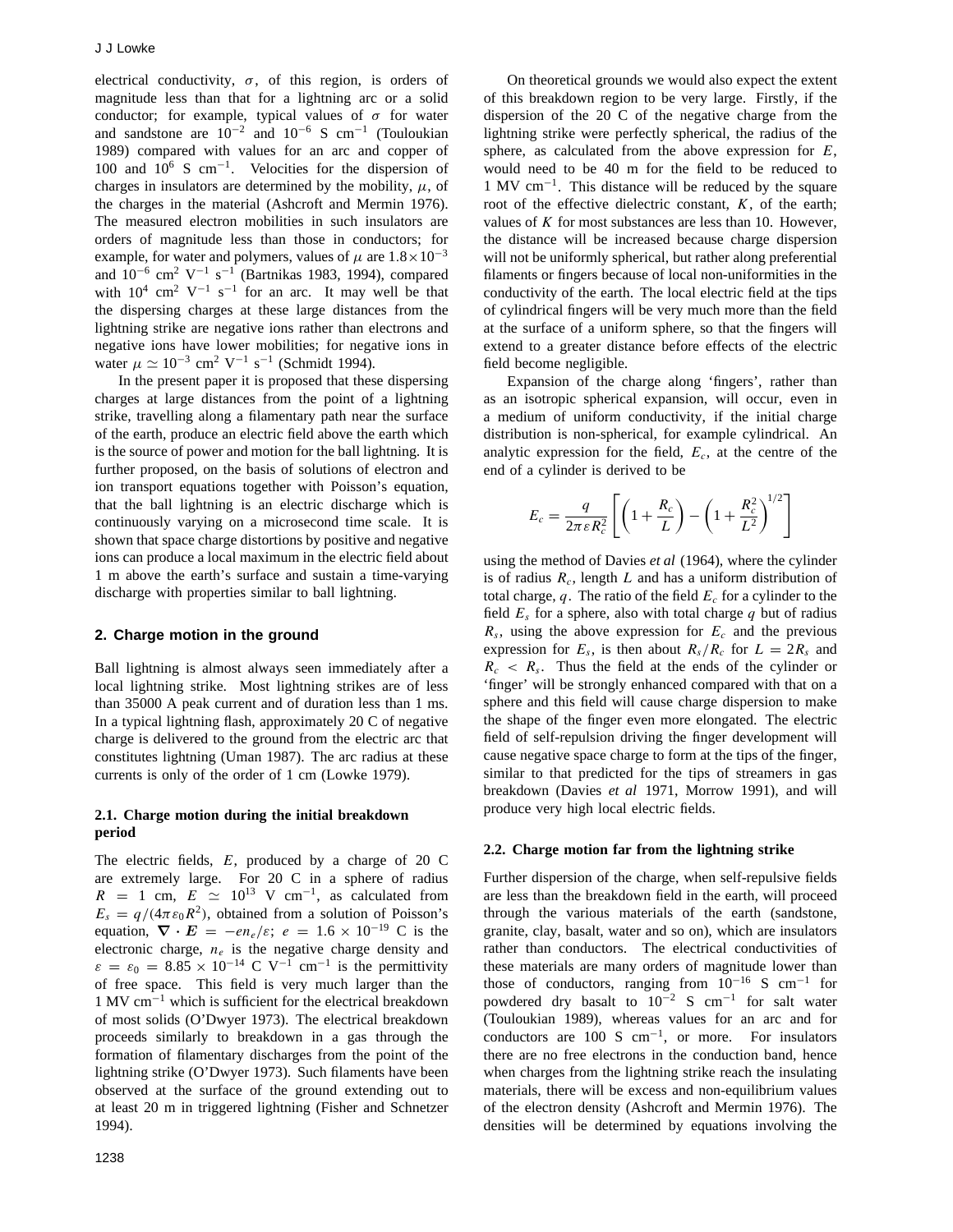carrier mobilities,  $\mu$ , where  $\mu$  for any insulator is defined by *W/E*, and *W* is the drift velocity of the carriers under the influence of the local field *E*.

Again the electric charge will travel preferentially along 'fingers' of low electrical resistance that exist in the earth, with a concentration of charge near the tips of these fingers. The direction of motion of these charges will change if there is a change in the orientation of the preferred conduction path influenced by the carrier mobility and resistivity of minerals in the earth. During thunderstorms it is usually wet at the surface of the earth and, because the electrical conductivity of water is usually higher than that of the drier earth materials below the surface, there will be a tendency for the electric charges to be near the surface of the earth. The direction of motion of the advancing charge will also be influenced by sudden changes in the potential distribution over the earth's surface, as caused for example by the deposition of further electric charge upon the earth by another lightning strike, even if it occurs some kilometres away. It is proposed that the force determining the motion of ball lightning is the electric field associated with the spreading charge along such a finger near the earth's surface. Thus we have an explanation of the fact that ball lightning is frequently observed to move counter to the prevailing breeze or wind.

From this theory, the travelling speed of the ball will be determined by the speed of the advancing charge in the earth and also, to some extent, by the motion of the charges in the air above the charge in the earth, to be discussed in the next section. The experimentally observed electron mobilities in insulating materials have a very large range, <sup>10</sup>−<sup>6</sup> cm2 <sup>V</sup>−<sup>1</sup> <sup>s</sup>−<sup>1</sup> for polymers, 1*.*<sup>8</sup> <sup>×</sup> <sup>10</sup>−<sup>3</sup> cm2 <sup>V</sup>−<sup>1</sup> <sup>s</sup>−<sup>1</sup> for water and about 0.1 cm<sup>2</sup> V<sup>-1</sup> s<sup>-1</sup> for organic liquids (Schmidt 1977), compared with 35 cm<sup>2</sup> V<sup>-1</sup> s<sup>-1</sup> for copper and generally  $10^3$ – $10^4$  cm<sup>2</sup> V<sup>-1</sup> s<sup>-1</sup> for crystals (Kittel 1966). Charge dispersion could be through ions rather than electrons; negative ion mobilities in water are about  $10^{-3}$  cm<sup>2</sup> V<sup>-1</sup> s<sup>-1</sup> (Schmidt 1994). Also, the effective mobility will be a function of voids present in the earth.

Typical observed speeds of ball lightning are  $3 \text{ m s}^{-1}$ . It is known that the minimum field required to sustain an electric discharge at atmospheric pressure in air is about 5 kV cm−<sup>1</sup> (Phelps and Griffiths 1976) so that fields of this order need to be present at the tips of the propagating charges. Thus, using  $\mu = W/E$ , a mobility of about 0.2 cm<sup>2</sup> V<sup>-1</sup> s<sup>-1</sup> would characterize the speed of ball lightning. The mobilities of the various negative and positive ions and also of clustered ions in air are all about  $2 \text{ cm}^2 \text{ V}^{-1} \text{ s}^{-1}$  (Viehland and Mason 1995). It is probable that the propagation speed will be due to combined effects on charges in and on the the earth's surface, and also to the motion of the ion cloud surrounding the ball lightning, discussed in the next section. In the present theory, it is proposed that, in the rare event of ball lightning, the effective mobility of charges in the earth has a value sufficient to sustain the charge motion in the earth and the ball in the atmosphere.

It is of interest to evaluate an approximate time constant for the decay of charge density dispersing through its own field of self-repulsion in a uniform medium. The time

constant  $\tau$  for the decay of the charge density can be estimated from  $(1/n_e)\partial n_e/\partial t = -1/\tau$ , where the timedependence of the charge density  $n_e$  is given by the electron continuity equation

$$
\frac{\partial n_e}{\partial t} = -\nabla \cdot \boldsymbol{j}
$$

where  $j$  is the electron flux density. Thus, using  $j =$  $-n_e\mu E$  and Poisson's equation for *E*, namely  $\nabla \cdot E =$  $-e_n$ <sub>e</sub>/ $\varepsilon$ , we can solve the electron continuity equation assuming that  $n_e$ ,  $\mu$  and  $\varepsilon$  are independent of position and obtain  $\tau = \varepsilon/(n_e \mu e)$ . Using values for water of and obtain  $\tau = \varepsilon/(n_e \mu e)$ . Using values for water of  $\mu = 1.8 \times 10^{-3}$  cm<sup>2</sup> V<sup>-1</sup> s<sup>-1</sup> and the dielectric constant  $\mu = 1.8 \times 10^{-3}$  cm<sup>2</sup> V<sup>-1</sup> s<sup>-1</sup> and the dielectric constant  $K = 80$  where  $s = K s_0$  we obtain  $\tau = 10$  s when the *K* = 80, where  $ε$  =  $Kε_0$ , we obtain  $τ$  = 10 s when the space charge density is  $10^9$  cm<sup>-3</sup>. Such times are the order of magnitude of lifetimes of ball lightning and larger times would be predicted were we to use values of  $\mu$  for ions rather than electron drift.

In some applications, the above derivation for  $\tau$  is expressed as  $\tau = \varepsilon/\sigma$ , where  $\sigma = n_{eq}\mu e$  and  $\tau$  is then called the 'dielectric relaxation time' (Mott and Davis 1971). The electrical conductivity  $\sigma$  is then evaluated from the reciprocal of the resistivity. However, this use implies a constant value of  $\sigma$  with time, determined by a constant value of equilibrium charge density given by  $n_{eq} = \sigma / \mu e$ . For the unusual situation of expanding charges from a lightning strike in the insulating material of the earth, the density of the charge carriers will not be an equilibrium value that is constant with time, so that evaluations of *τ* from resistivity values are not appropriate.

Figure 1 shows the three principal changes in the distribution of electric charges that are associated with a lightning strike. (i) The development of strong negative electric charges in the base of a thunder cloud, for example due to the interaction of wind and freezing supercooled rain drops in the cloud (Malan 1963). (ii) The rapid transfer of charge through the highly conducting arc of a lightning strike, positive charge going to the cloud and negative charge to the earth to distances of many metres. (iii) The very much slower further dispersion of negative charge along 'fingers' of relatively high electrical conductivity in the earth, in which the field at the head of the advancing charge in the earth will be less than 1 MV cm<sup>-1</sup>. It is proposed that, in the air above this advancing charge, there will be occasions when the field will be greater than  $5 \text{ kV cm}^{-1}$  and hence able to sustain ball lightning.

#### **3. Charge motion in the air**

We now examine the development of a ball lightning discharge in the high-field region above the earth where there is a moving finger of charge. The field for electric breakdown in air is about 30 kV cm−1. However, once a conducting air plasma has been formed, it can be sustained by the much lower field of 5 kV cm<sup>-1</sup> because processes such as two-step ionization and detachment of negative ions by metastable species occur (Lowke 1992). Fields of 5 kV cm−<sup>1</sup> would be produced by a charge of 20 C that has dispersed symmetrically to a radius of 600 m. For nonsymmetric dispersion along the surface of the earth, such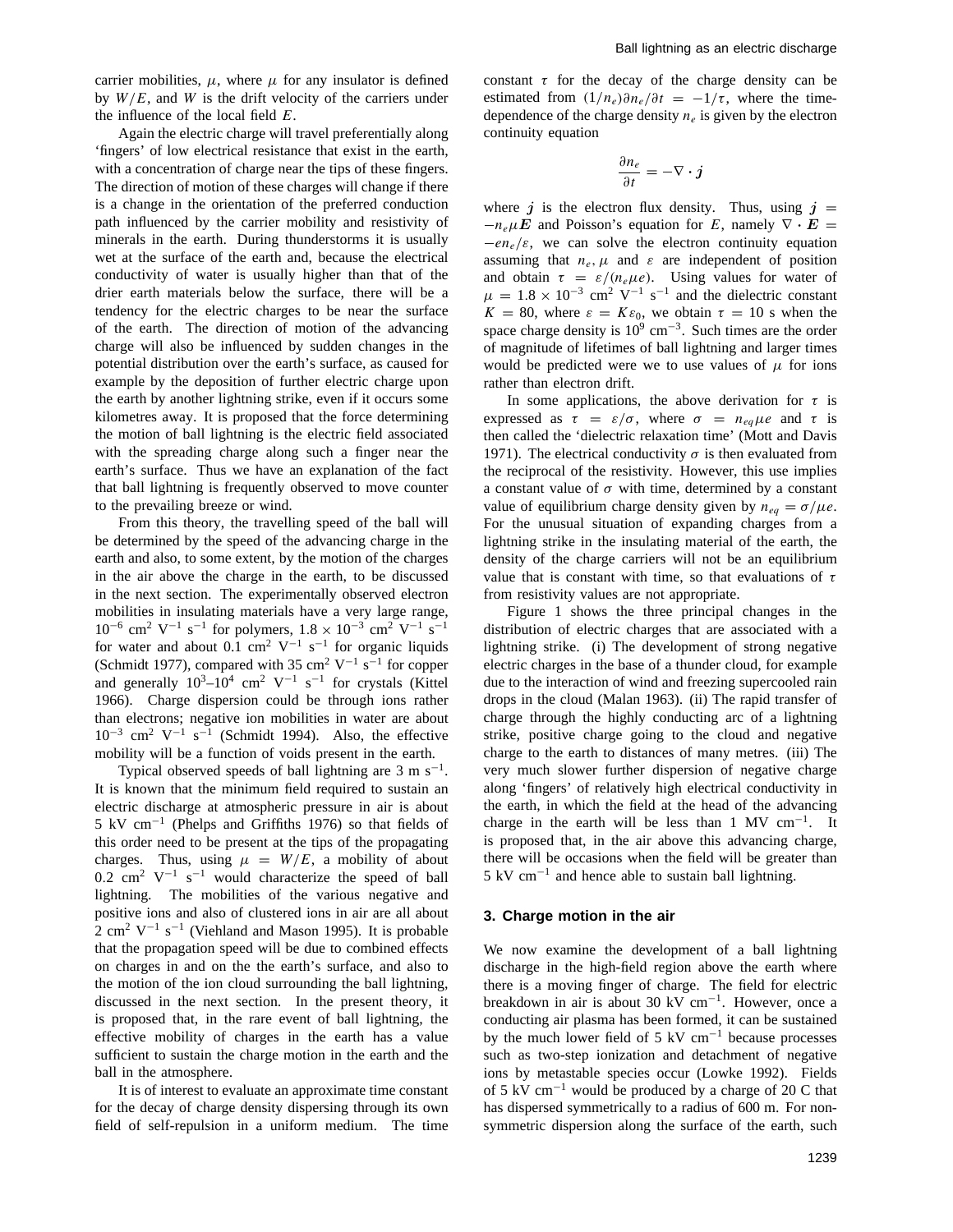fields would be maintained at some points at much larger distances, but would be reduced by the earth's dielectric constant.

We consider a position and time at which the electric field immediately above the earth is 6 kV cm<sup>-1</sup>. This field without space charge effects in the air will decrease with height, *z*, approximately according to an inverse square law, as shown in figure 2 for time  $t = 0$   $\mu$ s, calculated for the case of a negative charge centre 1 m below the ground. We now consider effects which follow from there being a few seed electrons immediately above the ground. Such electrons will move upwards in the negative electric field. Their number density will increase due to ionization in high-field regions and will decrease due to attachment to oxygen molecules forming negative ions in low-field regions. The electron density will also decrease due to recombination with positive ions. There will be distortions of the electric field due to space charge effects caused by the separation of positive and negative charges in the electric field.

The temporal and spatial behaviour of these charges (Morrow and Lowke 1995) is determined by the continuity equations of electrons, positive ions and negative ions, namely

$$
\frac{\partial n_e}{\partial t} = -\frac{\partial}{\partial z}(n_e W) + n_e \alpha W - n_e \eta W - \gamma n_e n_+
$$

$$
\frac{\partial n_+}{\partial t} = -\frac{\partial}{\partial z}(n_+ W_+) + n_e \alpha W - \gamma n_e n_+ - \gamma n_- n_+
$$

$$
\frac{\partial n_-}{\partial t} = -\frac{\partial}{\partial z}(n_- W_-) + n_e \eta W - \gamma n_- n_+
$$

where  $\alpha$  is the ionization coefficient,  $\eta$  the attachment<br>coefficient  $\gamma$  the recombination coefficient  $n_1$ , and  $n_2$ coefficient,  $\gamma$  the recombination coefficient,  $n_e$ ,  $n_+$  and  $n_$ are the densities of electrons, positive ions and negative ions, respectively, and  $W$ ,  $W_+$  and  $W_-$  are the drift velocities of electrons, positive ions and negative ions, respectively. Space charge effects are determined by Poisson's equation which is

$$
\frac{1}{z^2}\frac{\partial}{\partial z}(z^2E) = \frac{e}{\varepsilon}(n_+ - n_e - n_-).
$$

Poisson's equation has been expressed in spherical coordinates to take an approximate account of the variation of the electric field with distance. The continuity equations are expressed in Cartesian coordinates, which has been found to be a fair approximation in calculations of properties of corona discharges (Morrow and Lowke 1995).

Values of the attachment and ionization coefficients are a function of  $E/N$  and for air are equal at  $E/N = 120$  Td; *N* is the gas number density, 1 Td is 1 Townsend or 10−<sup>17</sup> V cm2. The electric field corresponding to 120 Td at a pressure of 1 bar is 30 kV  $cm^{-1}$ , which is often called the critical field. However, in an electric discharge, the ionization is increased due to effects such as twostep ionization by electrons and possibly also by photoexcitation. Furthermore, the nett attachment is decreased due to effects such as the detachment of negative ions by  $a^1 \Delta_g$  oxygen metastable molecules (Lowke 1992). Modified effective values of  $\alpha$  and  $\eta$  as a function of  $E/N$ 



**Figure 1.** Electric charge redistribution, during and following a lightning strike.

have been used to account for these effects and were chosen to give a critical field of about 5 kV cm<sup>-1</sup> when  $\alpha = \eta$ . Conventional values have been taken for the drift velocities as a function of  $E/N$  and for the recombination coefficient (Lowke 1992).

The analytic expressions used to approximate the trans-<br>port coefficients are as follows:  $W = 10^{22} E/N$  cm s<sup>-1</sup>, port coefficients are as follows:  $W = 10^{22} E/N$  cm s<sup>−1</sup>,<br> $W = W/100 = -W$ , cm s<sup>−1</sup>,  $\alpha/N = (E/N W_-\equiv W/100 = -W_+$  cm s<sup>-1</sup>,  $\alpha/N = (E/N - 10^{-16})/200$  cm<sup>2</sup> for  $E/N > 10^{-16}$  V cm<sup>2</sup> and  $\alpha/N = 0$ 10<sup>-16</sup>*)/*200 cm<sup>2</sup> for  $E/N > 10^{-16}$  V cm<sup>2</sup> and  $α/N = 0$ <br>otherwise  $n/N = 4 × 10^{-19} - (E/N)/1000$  cm<sup>2</sup> if  $E/N <$ otherwise,  $\eta/N = 4 \times 10^{-19} - (E/N)/1000$  cm<sup>2</sup> if  $E/N < 4 \times 10^{-16}$  and  $n/N = 0$  otherwise  $\gamma = 2 \times 10^{-7}$  cm<sup>3</sup> s<sup>-1</sup>  $4 \times 10^{-16}$  and  $\eta/N = 0$  otherwise,  $\gamma = 2 \times 10^{-7}$  cm<sup>3</sup> s<sup>-1</sup> and  $N = 2.5 \times 10^{19}$  cm<sup>-3</sup>

Figures 2–4 show the calculated electric field, electron density and positive ion density, obtained from solutions of the above four equations. The equations give predictions of these four quantities as functions of time and height for a discharge which is initiated by electrons of number density  $1000 \text{ cm}^3$  starting at ground level in the highfield region from the finger of dispersing charge below the ground surface. The charge densities were obtained from simple explicit solutions of the continuity equations, using upwind differences for the convective terms for numerical stability.

The numerical solutions of the electric field were obtained from Poisson's equation, subject to the boundary condition that the integral of the electric field is equal to the potential over the integration region, which was taken as 500 kV. Using a value of *E* at the earth's surface from the previous time step, a particular integral solution to Poisson's equation is obtained by integration of the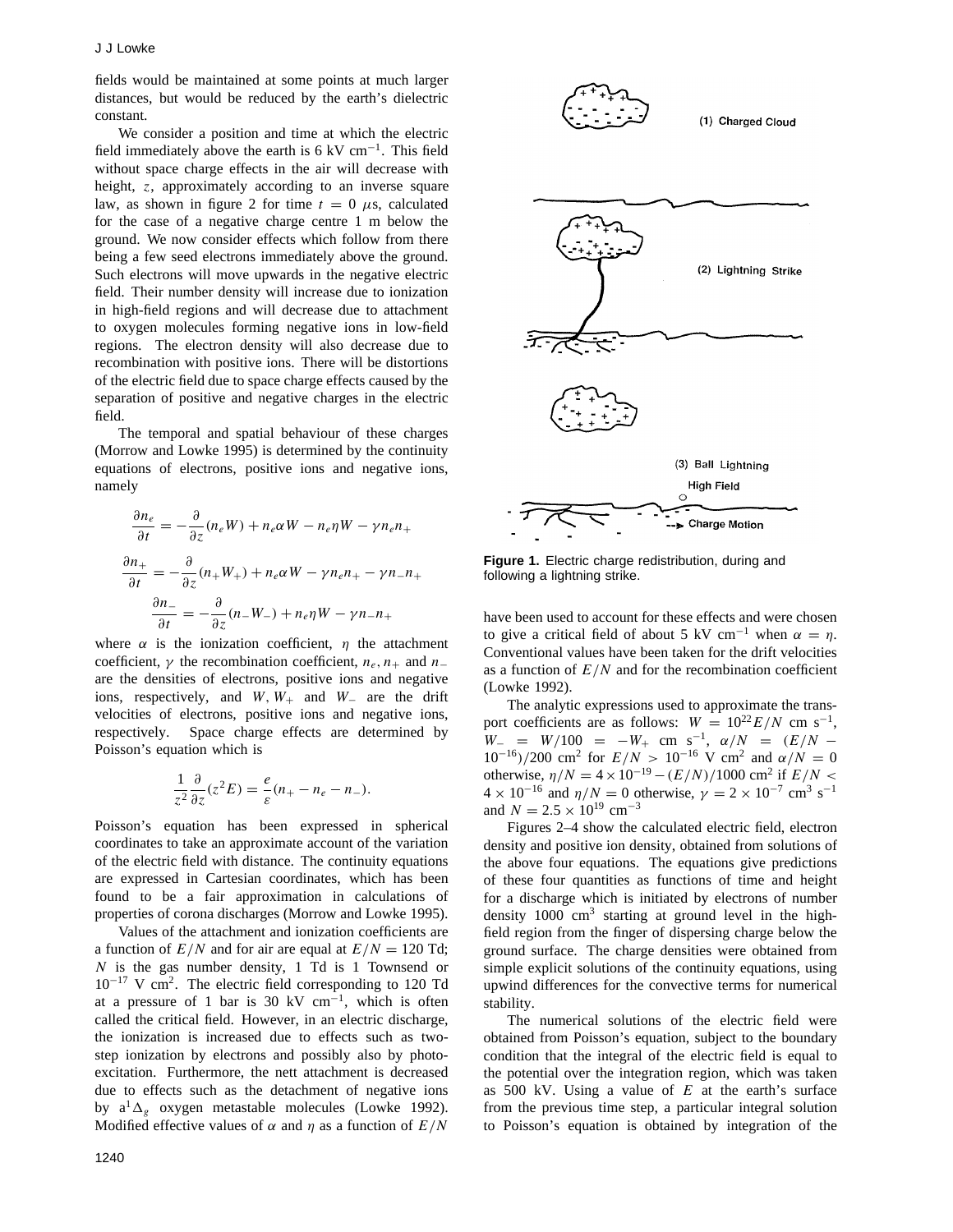

**Figure 2.** Calculated space charge distortions to the vertical electric field above the ground, due to spreading negative charge below the ground from a lightning strike.



Figure 3. Calculated electron density as a function of time from an initial electron density of 1000 cm<sup>3</sup> in the high-field region immediately above the earth's surface.

equation, taking into account the space charge distribution. Then a term  $A/z^2$  is added to this solution where the value of A is chosen so that the integral of the final solution of *E* over the integration region is equal to the potential for the input boundary condition. This solution is valid because  $A/z<sup>2</sup>$  is the complementary function of the equation, being a solution of  $(1/z^2)\partial(z^2E)/\partial z = 0$ . The character of the solutions shown in figures 2–4 has been verified by further calculations using a computer package which solves Poisson's equation more accurately and obtains solutions of the electric field in two dimensions.

From figure 2 it is seen that there is a significant distortion of the electric field, so that after 10  $\mu$ s it has a maximum above the earth's surface at heights of the order of 1 m. Similar maxima in the electric field are obtained in calculations of properties of corona discharges (Morrow 1991). From figure 3 it is seen that the developing electron pulse spends most of its time at a significant height above

the surface of the earth. Thus most of the radiation will be emitted in this region above the earth. The initiating electrons grow in numbers by ionization in the electric field, but after 10  $\mu$ s the electron density is rapidly reduced. The positive ion density as a function of time is shown in figure 4. The negative ion density is equal to the positive ion density to within a few per cent, the difference providing the net space charge which distorts the electric field due to the finger of charge below the earth.

The calculations represented in figures 2–4 were continued for later times. The high electric fields then cause separation of the positive and negative charges, the formation of new high-electric-field regions and a reignition of the discharge. These re-ignitions constitute further pulses of current. In our calculations, the detailed structure and frequencies of these re-ignitions are dependent on the mesh size, the initial conditions chosen for the calculations and whether our calculations use a one- or a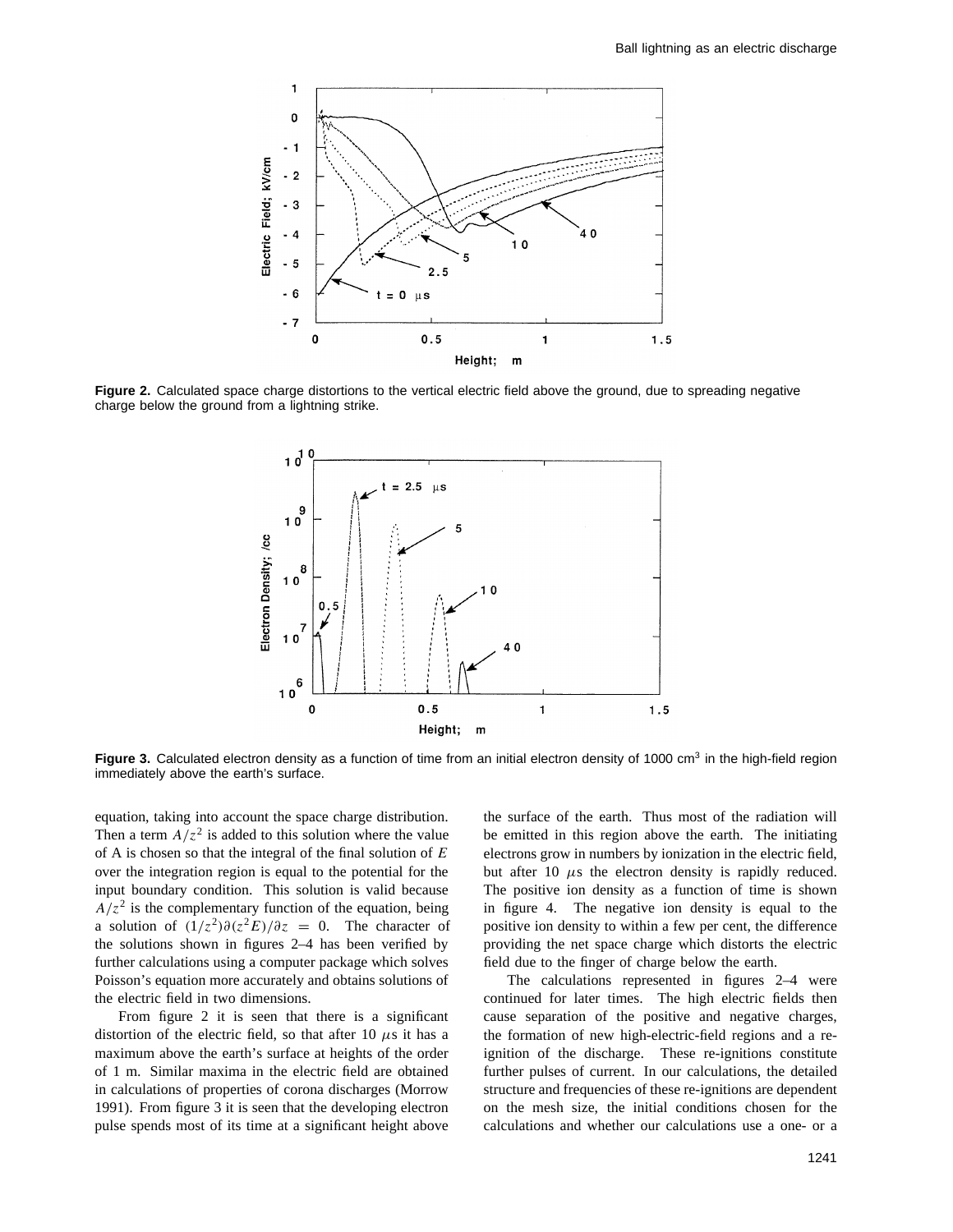

**Figure 4.** Calculated ion densities as a function of time for the calculations of figures 2 and 3. Positive ion and negative ion densities are equal to within a few per cent.

two-dimensional calculation of the electric field. We note similar complexity in the results of calculations of discharge development with account taken of space charge made by Vitello *et al* (1994). For the present paper the detail of these re-ignitions is unimportant. Re-ignitions do occur and the discharge proceeds as a series of pulses. It is proposed that this continuing series of current pulses constitutes ball lightning.

Accurate calculation of the details of successive current pulses is not feasible because of the following four physical processes. (i) The time for re-ignition will depend on the residual electron density, which will depend on electron densities produced by background radiation processes. (ii) Any increase in temperature from prior pulses will affect the ionization coefficient. This coefficient is a strong function of temperature, because a temperature increase reduces the number gas density, *N*, and thus increases *E/N*. Although gas heating effects are not essential for this model of ball lightning, they will have a strong influence by tending to make the discharge spherical. (iii) Space charge effects will be influenced by removal of charges, particularly in the low-field region far from the surface of the earth, by the convective flow resulting from the motion of the ball, which is transverse to the direction of *z* in the calculations of figures 2–4. (iv) The effective ionization and attachment coefficients will depend on background densities of metastable molecules of oxygen and nitrogen produced from previous current pulses.

### **4. Discussion**

According to the present theory, ball lightning is a time varying glow discharge similar to corona discharges. Glow discharges at atmospheric pressure are difficult to sustain because increases in temperature cause increases in *E/N* and thus an increase in the level of ionization. Increased ionization causes further increases in electron current with further gas heating which leads to an electric arc. On many occasions ball lightning is observed to terminate in a loud

1242

bang, consistent with rapid gas expansion accompanying the rapid formation of an arc. The discharge is then terminated due to the rapid dispersion of the negative charges through the highly conducting arc channel and the consequent removal of the local maximum in the electric field. The convective cooling due to the movement of ball lightning helps maintain the discharge in the glow state. However, if the ball is obstructed in its motion by a solid object, the convective cooling due to gas flow through the air will be greatly reduced and it is more likely that an arc will be formed. Of course cases in which ball lightning is extinguished without a bang are explicable simply in terms of the reduction in the driving field, which occurs as the negative charges below the earth disperse from the point of the initiating lightning strike.

It is of interest that two eye witnesses interviewed by the author, who observed ball lightning at night time, reported faint luminosity between the main ball and the ground. Such observations are consistent with the present theory which predicts some discharge activity and significant ion densities in this region, as shown in figure 4.

The predictions indicate that the discharge will proceed as a series of rapid pulses with a period of the order of <sup>1</sup> *µ*s. Thus radio frequency noise would be expected and audible noise is also possible, as has been noted in some observations of ball lightning (Dimitriev 1969, Singer 1971 pp 30–32) and also occurs in coronae. Because the electrons of the discharge have sufficient energy to ionize the air, there will also be dissociation of air into O and N atoms and we would expect some production of ozone and nitrogen oxides. A quantitative analysis of the gas composition as a function of time made by Dimitriev (1969), of gas samples from the immediate neighbourhood of the path of ball lightning showed concentrations of ozone and nitrogen oxides of about 1 mg m<sup> $-3$ </sup> which is about 50 times the normal concentration.

The initial formation rate of the discharge, according to the calculations shown in figures 2–4, is of the order of microseconds. Thus the present theory can explain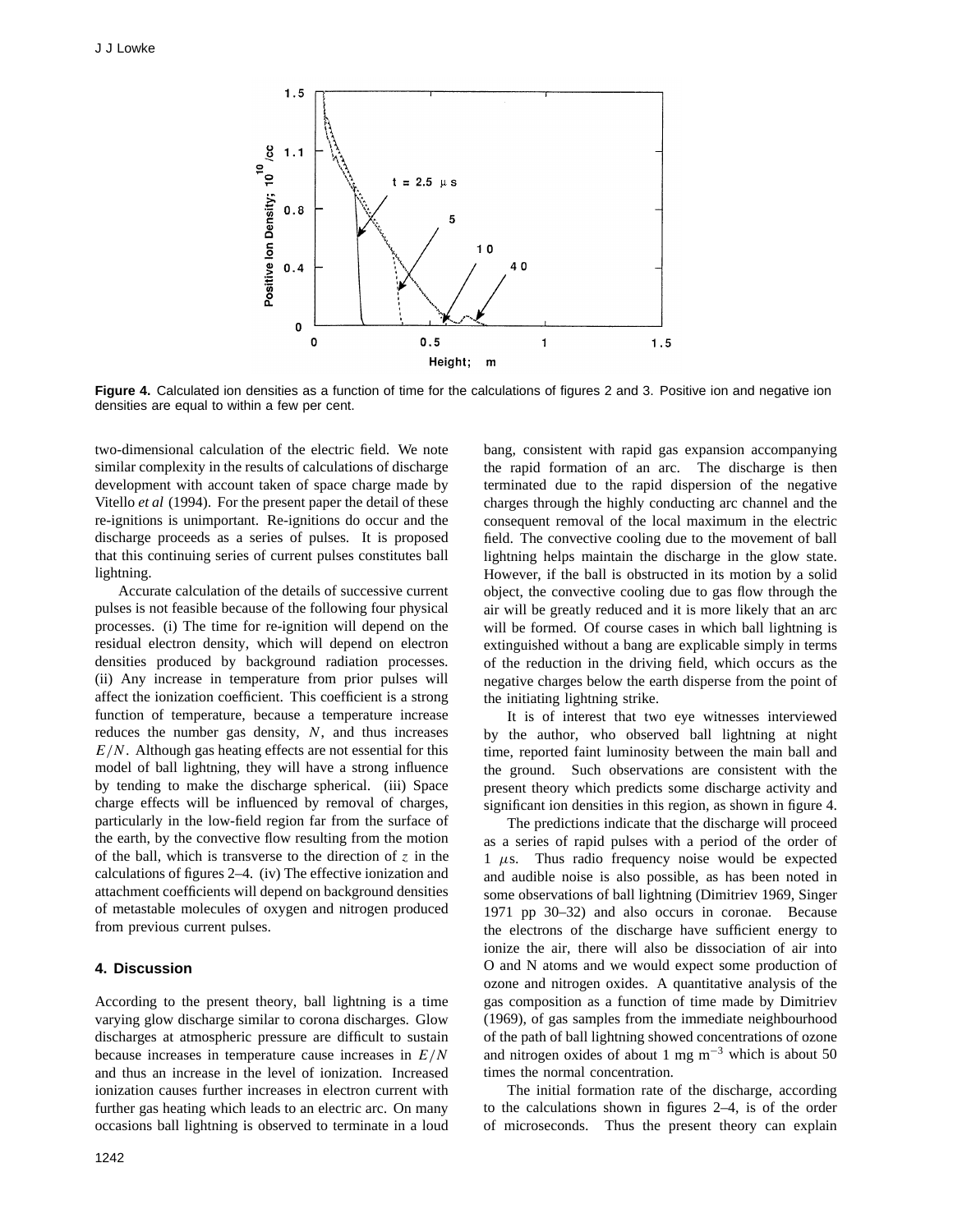the observations of balls passing through glass windows. As the front of the finger of electric charge that provides the electric field moves in the earth below a window, the electric field will pass through the window. Then the discharge can reform on the other side of the window within a few microseconds.

A requirement of the present theory is that ball lightning be initiated by a lightning strike and that its general direction of motion of the ball be away from the point of contact of the strike with the ground. All of the seven eyewitness accounts of ball lightning reported to the author are consistent with, or at least not inconsistent with, this requirement. Furthermore, the motion of the ball lightning would be expected to be influenced by the composition and electrical conductivity of the ground below the ball. Two of the observations reported the ball following the centre of a roadway, in one case of bitumen and the other of red gravel, and are consistent with this hypothesis.

A further requirement of the present theory is that electric fields of 5 kV cm−<sup>1</sup> or more exist to make it possible for there to be a gas discharge in air. Electric field measurements have been taken for many years with field mills in the vicinity of lightning strikes (Uman 1987). Fields of this magnitude have not been observed for times as long as 1 s, although fields as high as 2 kV cm−1, 10 m from the strike, have been measured for a few microseconds during the breakdown phase with triggered lightning (Fisher and Schnetzer 1994).

It is proposed that the reason high fields have not been observed for the late period of the charge dispersion is that the relatively small volume of the luminous ball is surrounded by a large cloud of positive and negative ions. Such ions are predicted, as in figure 4, to occur particularly at the surface of the earth, where most field measurements are made. These ions act to shield the electric fields, so that at even a few centimetres from the luminous ball, the electric field is reduced to near zero, as for the curve for  $40 \mu s$  near the surface of the earth in figure 3. It has previously been recognized that effects of space charge in the atmosphere have a significant effect in reducing the measured electric fields during thunderstorms (Standler and Winn 1979). Such distortion is particularly serious when the time duration of the field is sufficient for charged ions and even charged dust particles that always exist in the atmosphere to drift into the region surrounding the high field, thus distorting the field existing at the field mill.

Ball lightning has been observed inside a metal aircraft during a thunderstorm and St Elmo's fire was also seen at the wing tips of the plane. With the proximity of thunderclouds, which are known to be charged to potentials of hundreds of millions of volts, the existence of fields of 5 kV  $cm^{-1}$ , or more, which are necessary to initiate a corona or ball lightning discharge, is highly likely. However, the geometric configuration and potential distribution which determines the electric field is very different from the earth-bound ball lightning of the present study.

#### **5. Summary**

It is proposed that ball lightning is produced and sustained by the electric fields associated with the dispersing electric charges from a local lightning strike moving along fingers of high conductivity in the earth. Calculations show that space charge effects would be expected to produce a maximum of the electric field a short distance above the ground and would produce a local discharge that is pulsating on a microsecond time scale that is similar to ball lightning. The theory provides an explanation for (i) the lifetime and energy source of the ball lightning, (ii) why ball lightning does not rise even though the discharge may be warm, (iii) why the ball lightning frequently moves erratically and counter to the wind and (iv) the production of ozone and radio noise, noted in some observations of ball lightning.

#### **Acknowledgments**

The author is indebted for discussions and comments to the following eyewitnesses of ball lightning in Australia, many of whom have written to the editor of *Australian Geographic* following an article by Hill (1994), on the observation of Mr Joe Keunen: Mr Joe Keunen, Canberra; Mrs M (Trixie) Webster, Perth; Mrs M Close, Stanley, Tasmania; Mrs Helen Anderson, Bargara, Queensland; and Mr Maurie Keane and Mr Jock Arnold of Sydney. He is also indebted for discussions to his colleague, Dick Morrow, of the CSIRO, on whose work many of the ideas of this paper are based and to Professor R Crompton of Canberra and Professor M Darveniza of Brisbane. He is grateful to John Quartel for checking the calculations using a two-dimensional Poisson solver and to Professor M A Uman of the University of Florida, Gainesville, USA, for a critical reading of an early version of the manuscript.

#### **References**

- Aleksandrov V Ya, Podmoshenskii I V and Sall S A 1990 *Sov. Phys. Tech. – Phys.* **35** 42–4
- Altschuler M D, House L L and Hildner L 1970 *Nature* **228** 545–6
- Argle E 1971 *Nature* **230** 179–80
- Ashby D E T F and Whitehead C 1971 *Nature* **230** 180–2
- Ashcroft N W and Mermin N D 1976 *Solid State Physics* (New York: Holt, Rinehart and Winston) p 601
- Barry J D 1968 *J. Atmos. Terres. Phys.* **30** 313–17
- ——1980 *Ball Lightning and Bead Lightning* (New York: Plenum)
- Bartnikas R 1983 *Engineering Dielectrics. Volume IIA. Electrical Properties of Solid Insulating Materials* (Philadelphia, PA: ASTM) p 280
- ——1994 *Engineering Dielectrics. Volume III. Electrical Insulating Liquids* (Philadelphia, PA: ASTM) p 198
- Davies A J, Davies C S and Evans C J 1971 *Proc. IEE* **118** 816–23
- Davies A J, Evans C J and Llewellyn Jones F 1964 *Proc. R. Soc.* A **281** 164–83
- Dimitriev M T 1969 *Sov. Phys. Tech. Phys.* **14** 284–89
- Endean V G 1976 *Nature* **263** 753–4
- Endean V G 1993 *Proc. IEE* A **140** 474–8
- Fischer E 1981 *Naturwiss.* **68** 568